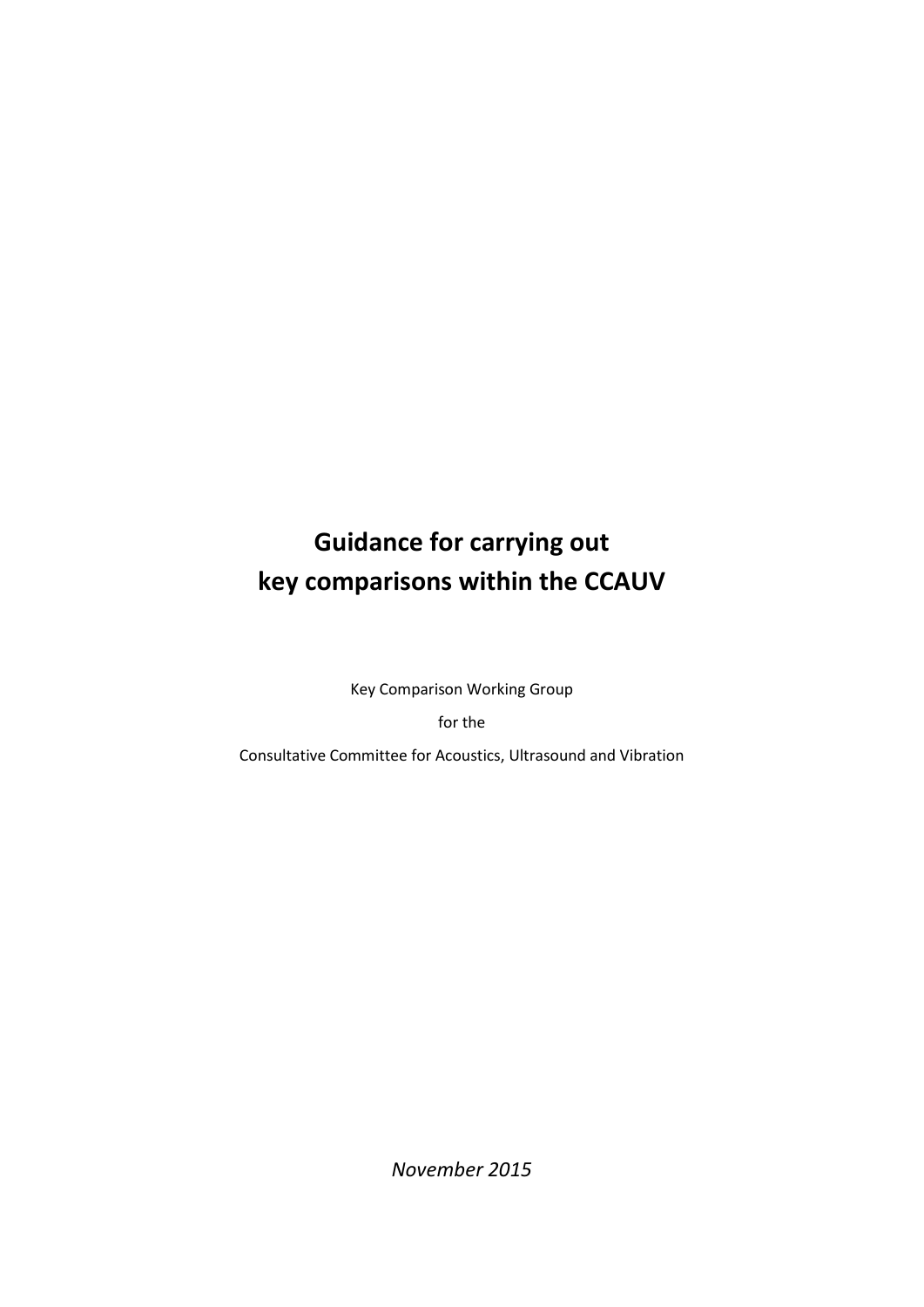# **Table of Contents**

| $\mathbf{1}$ |     |  |
|--------------|-----|--|
| $2^{\circ}$  |     |  |
| $\mathbf{3}$ |     |  |
|              | 3.1 |  |
|              | 3.2 |  |
|              | 3.3 |  |
|              | 3.4 |  |
| 4            |     |  |
|              | 4.1 |  |
|              | 4.2 |  |
| 5.           |     |  |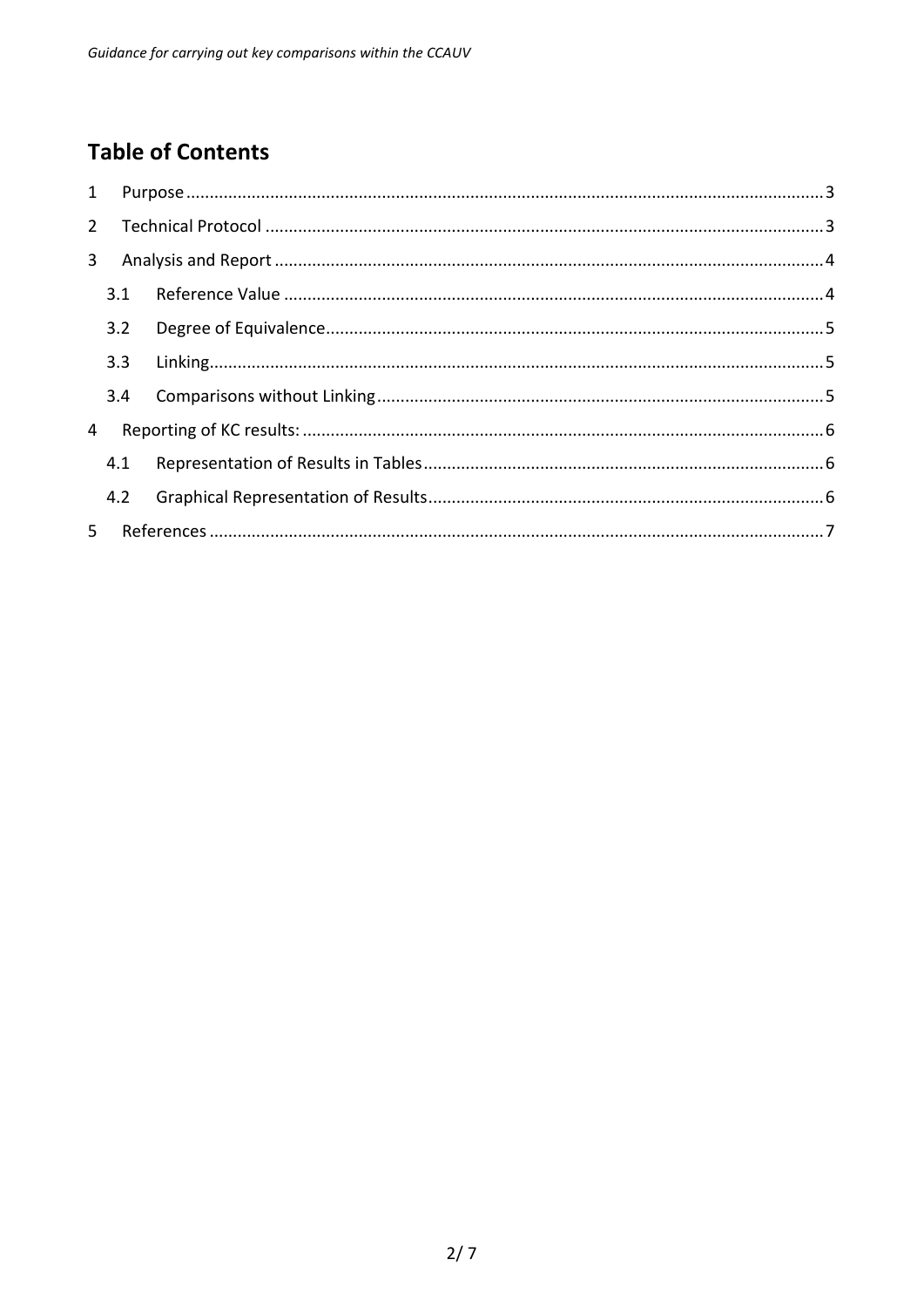# <span id="page-2-0"></span>**1 Purpose**

This Document covers a number of aspects that becomes important when conducting measurement comparisons in the framework of the CIPM-MRA. The objective is to support the overall quality and reliability of the reported data, as well as to harmonize the methods of planning, analysis and reporting. The information given here is complementary to the guidelines given by the International Committee for Weights and Measures (CIPM) in CIPM-MRA D-05, *Measurement comparisons in the CIPM MRA* [1], to be applied within the Consultative Committee for Acoustics, Ultrasound and Vibration (CCAUV).

# <span id="page-2-1"></span>**2 Technical Protocol**

A key comparison (KC) is usually initiated within the CCAUV or the respective Regional Metrology Organization (RMO) under which auspices the comparison is conducted.

The potential pilot laboratory drafts a technical protocol to prepare the KC. The TP defines the scope of the comparison work in terms of measurements as well as the subsequent analysis and reporting. The comparison is *started only after* that the TP has been approved by the Key Comparison Working Group (KCWG) of the CCAUV and registered in the Key Comparison Data Base (KCDB) using the appropriate registration form [2].

For approval, the TP should include *at least* the following information:

- Task and purpose of the comparison.
- Information on the Pilot Laboratory and contact person.
- Description of the circulated devices under test.
- Scope of the measurements (result quantities, methods to be applied, frequencies, amplitudes, intensities, etc.).
- Relevant documentary standards (ISO, IEC, ...).
- Environmental conditions to be fulfilled.
- Special instructions to be followed if necessary.
- Circulation type (Ring, Star, mixture), means of monitoring stability.
- Means of transportation, responsibilities, absorption of costs, insurance.
- List of participants with planned time schedule.
- Specific measurement, data analysis and reporting instructions for the participants.
- Reporting template for the data (possibly as attached digital spread-sheet).
- Reporting instructions for the measurement system, methodology, measurement conditions and measurement uncertainty including the number of significant digits.
- Individual results should be reported by participants with one more significant digit than directly related to the relative expanded uncertainty, which shall be presented with two significant digits.
- The intended procedure for the analysis of the KC and the linking to other KCs where applicable.
- Include reference to previous related KCs or relevant publications (lessons learnt).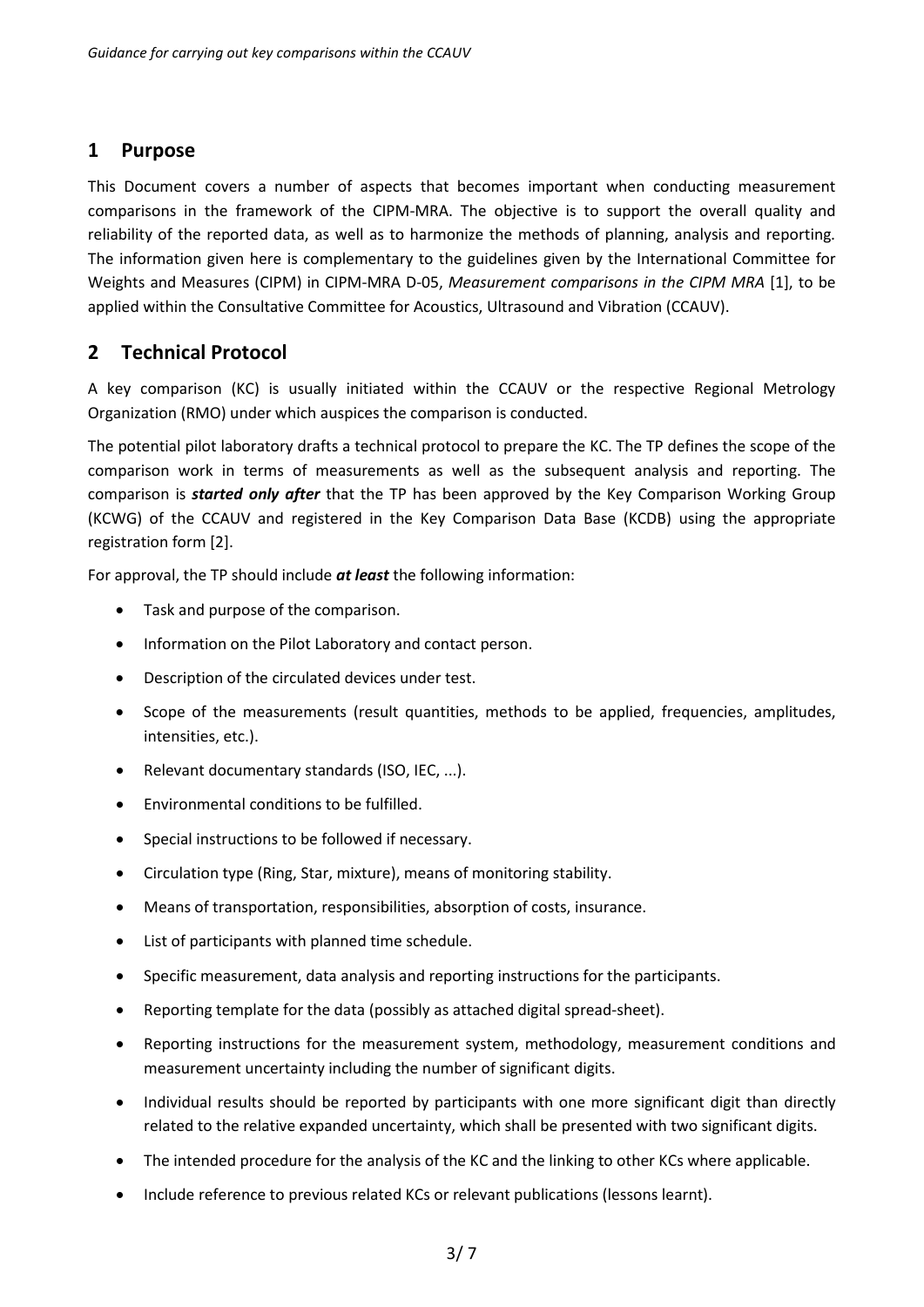• Consider the inclusion (in an annex to the reporting spread-sheet) of information on the staff resources used (optional but helpful for future strategic planning).

### <span id="page-3-0"></span>**3 Analysis and Report**

The analysis is, in many details, dependent on the specific conditions under which a KC is performed. However, there are still a number of general principles that have to be considered for a proper analysis. These will subsequently be explained in relation to the reported result quantities of KCs.

The reader should be able to reproduce the analysis, i.e. the calculations should be performed on the basis of the documented values. This has to be considered in conjunction with a reasonable rounding and the documented number of digits.

All necessary formulas should be available in the report or in publicly available and referenced publications.

#### <span id="page-3-1"></span>*3.1 Reference Value*

The key comparison reference value (KC-RV) is the reference value derived from the set of all consistent measurements of all participants. In the case of the CCAUV there is typically one KC-RV for each frequency and artifact.

In order to calculate a KC-RV, two steps have to be considered:

- 1. To determine of a set of consistent measurements; this may also be called investigation and involves a possible elimination of outliers.
- 2. To calculate a KC-RV based on a consistent set of results.

For a consistency test, the CCAUV has usually applied  $\chi^2$  methods, but other methods may be found in literature. When calculating the KC-RV, a weighted mean method shall be applied in order to derive an unbiased estimator.

It should be noted that *the term KC-RV is strictly reserved for CIPM or BIPM KCs*; this term should not be used in RMO KCs, nor in Supplementary Comparisons or Pilot Studies. However, there may of course be an interest to establish a reference value in the latter comparisons and studies. In this case, the term "weighted mean" (WM) should be used. In formulas, this will result in indices like  $X_{\text{KC}}$  for CIPM comparisons and  $X_{wm}$  for other KCs.

By definition, the *KC-RV is a tuple* of the weighted mean and its associated combined expanded uncertainty. The calculation of the uncertainty part is dependent on the specific method of calculation of the mean value. The following formulas were used in several approved CCAUV KCs:

$$
X_{\rm KC} = \left(\sum \frac{1}{u_i^2}\right)^{-1} \cdot \sum \frac{x_i}{u_i^2}
$$

$$
u_{\rm KC} = \left(\sum \frac{1}{u_i^2}\right)^{-\frac{1}{2}}
$$

Generally, a RMO comparison which is linked to a CIPM KC does not need a reference value on its own as it inherits the CIPM-KC-RV by the linking procedure (see below).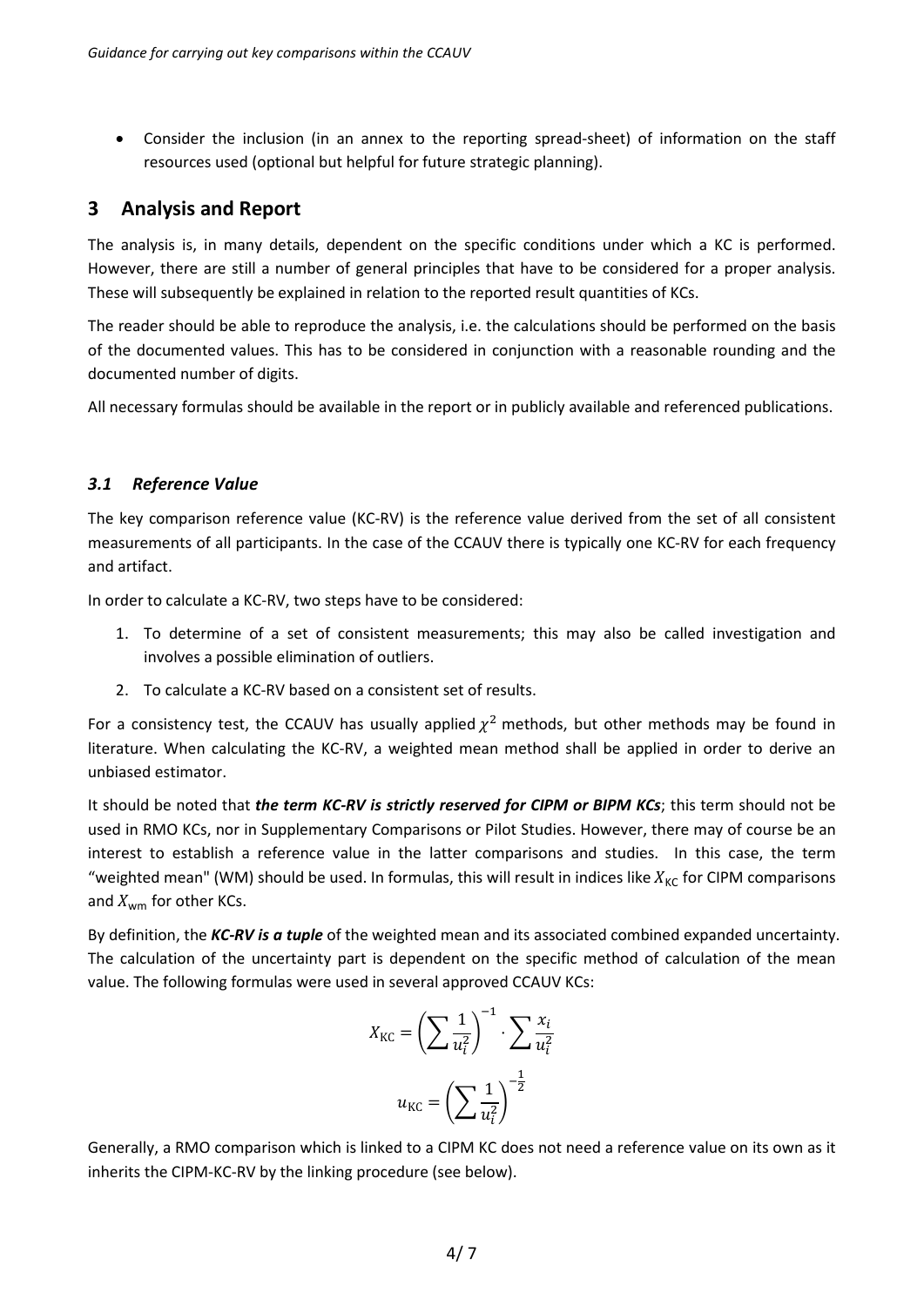#### <span id="page-4-0"></span>*3.2 Degree of Equivalence*

The Degree of Equivalence (DoE) quantifies to what extent two measurement results may be considered equivalent. There are two approaches for this:

- unilateral DoE; equivalence with respect to the KC-RV or WM.
- bilateral DoE (Bi-DoE; a mutual equivalence between two participants.

In both cases a single *DoE is a tuple of two values*: a deviation and its uncertainty.

For a unilateral DoE, the deviation is represented by the difference between the respective participant's result and the KC-RV (or WM); the uncertainty component in this case includes the correlation introduced by the weighted mean. Hence, a participant having consistent results the calculation has to take the correlation into account; for a participant that is not represented in the consistent set of results, the correlation is typically zero.

For a Bi-DoE, the deviation is represented by the difference between the results of the two considered participants. Typically there is no systematic correlation to be considered in this case. There may be an issue with correlation if there is a traceability relationship between those two participants; i.e. one claims traceability to the SI via a calibration performed by the other.

Note: According to a decision of the  $9<sup>th</sup>$  CCAUV meeting [3], the explicit reporting of Bi-DoEs is discouraged. However, the formulas and data necessary for the calculation of correlations shall be included in the report.

#### <span id="page-4-1"></span>*3.3 Linking*

RMO KCs are to be linked to previously performed CIPM-KCs, allowing the RMO KC results to become comparable to those of the CIPM-KC. As a consequence, the KC-RV becomes directly applicable to the RMO KC: *no RMO reference value should be reported*.

The DoEs can be calculated in relation to the participants of the RMO as well as the CIPM KC.

A prerequisite for a proper linking is the existence of linking laboratories that took part in both comparisons and whose results are considered consistent in both cases. The linking itself is usually achieved by applying a shifting (additive) or scaling (multiplicative) transformation of the RMO KC results (including uncertainties) to the level of the CIPM KC results. The magnitude of the transformation is calculated by linking the results of the linking labs between both KCs. There is a multitude of proposals for linking procedures published in relevant metrology journals.

#### <span id="page-4-2"></span>*3.4 Comparisons without Linking*

Sometimes the linking of a comparison (or of parts of its results) to a CIPM comparison is not possible. In such cases an individual reference value may be of interest. The calculation of such values should follow the guidelines for the KC-RV; however, due to the defined terminology (see 3.1) the value should only be named "weighted mean" or similar.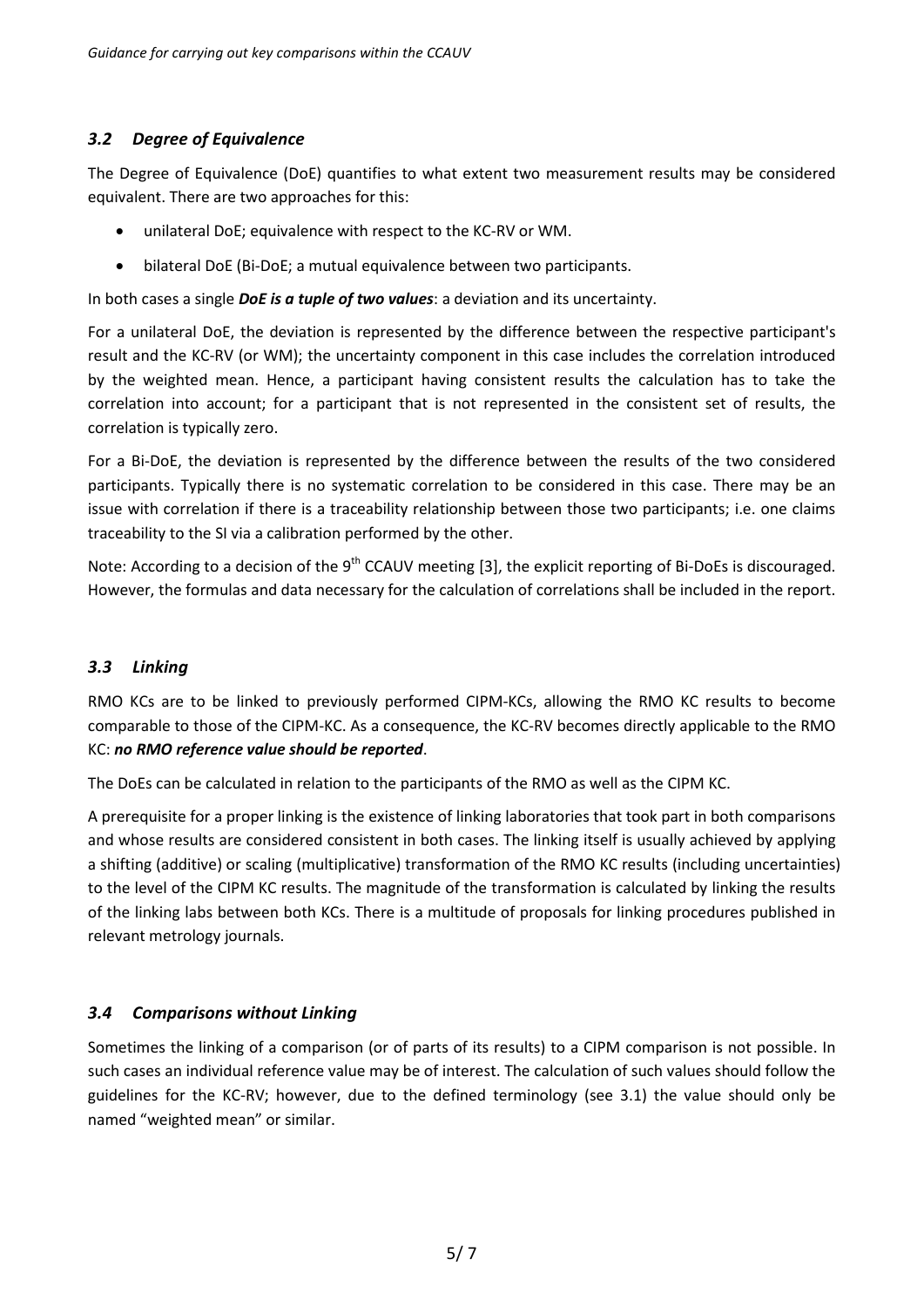# <span id="page-5-0"></span>**4 Reporting of KC results:**

#### <span id="page-5-1"></span>*4.1 Representation of Results in Tables*

The report of the comparison results should include *at least* the following quantitative information:

- Stability data of the artifacts during the measurement period of the KC and, if available, prior to the KC.
- Individual results of the participants (including uncertainties and relevant measurement conditions). Reasonable rounding should be applied.
- The measurand and the associated uncertainty placed in a double column, side by side.
- Results from linking calculations (factors, shift, …) including uncertainties.
- KC-RV and DoEs wherever applicable. Double columns are used for the tuples. The DoEs should not have better resolution than necessary to achieve two significant digits for the smallest uncertainty. The KC-RV should be documented with one significant digit more than for the results.
- In the result-table, the cells containing non-consistent results should be marked, color-coded or otherwise made identifiable.
- In the DoE tables, those cells containing non-consistent results should be marked, color-coded or otherwise made identifiable. In addition, the tuples where the deviation exceeds the expanded uncertainty should be marked in a different way.
- The TP shall be referenced or added as an appendix.
- The measurement uncertainty budgets of the participants, applicable to the reported measurements, should be added as appendix or referenced on the CCAUV website.
- A description of the system and methodology should be added as appendix.

#### <span id="page-5-2"></span>*4.2 Graphical Representation of Results*

Typically stability data and unilateral DoEs are to be represented in graphical form as well as in tables.

These graphical charts should always include error bars in order to visualize the reliability or significance of the data. That is:

- Stability data should include the applicable expanded measurement uncertainty associated with the measurements given in the charts.
- DoE charts should include the respective expanded measurement uncertainty of the plotted DoEs.

Other items to consider are:

- Axis labels that should be given in the correct units (SI).
- Axis scaling that should be such that the error bars are within the chart and clearly visible.
- A limited number of curves in one chart in order to maintain readability.